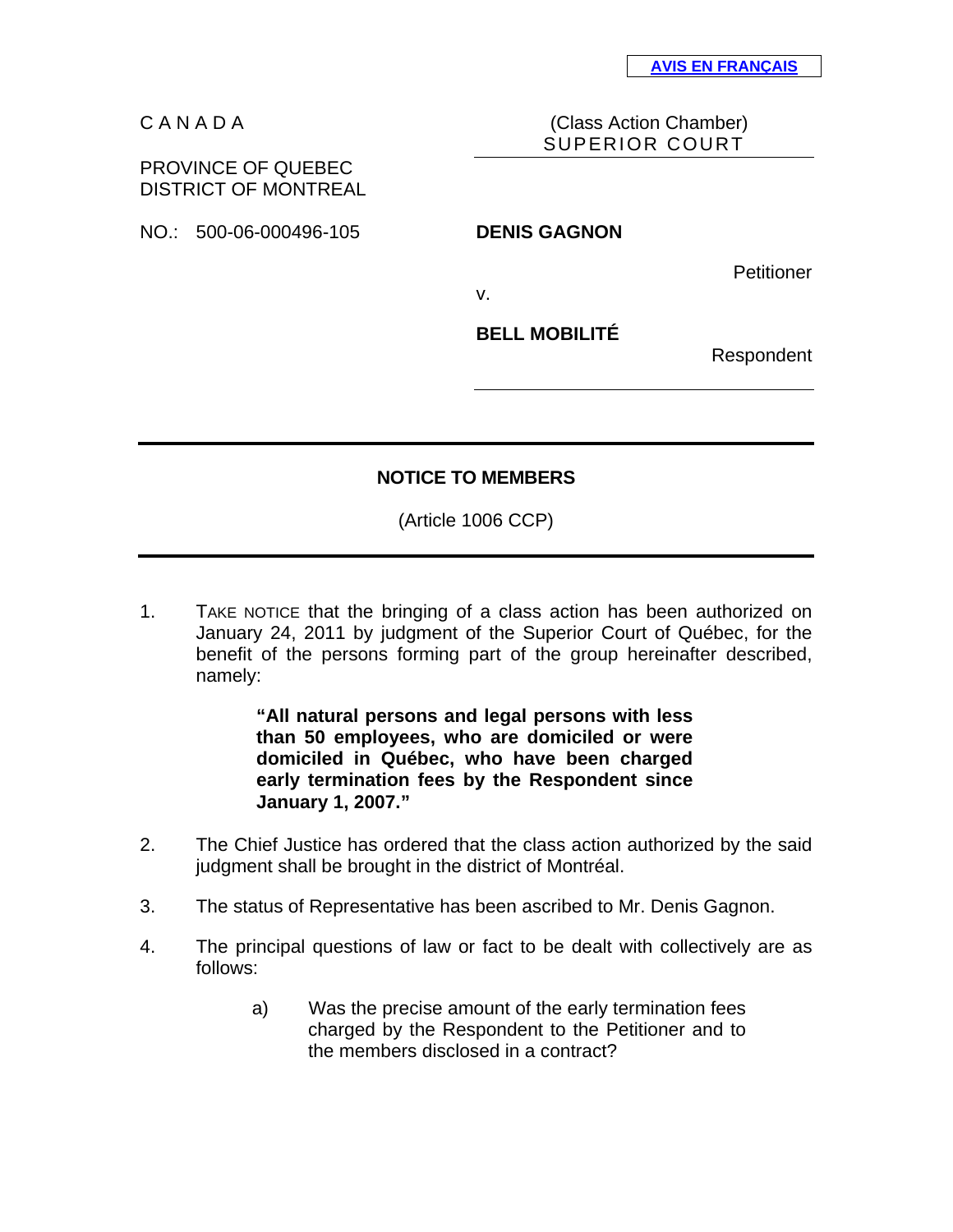- b) If not, are these fees null?
- c) Are the early termination fees charged by the Respondent to the Petitioner and to the members excessive or abusive?
- d) Do the early termination fees charged to the Petitioner and to the members exceed the injury actually suffered by the Respondent?
- e) Do the early termination fees charged to the Petitioner and to the members contravene their right to unilaterally resiliate their contract?
- f) Did the Respondent contravene the Consumer Protection Act?
- g) If so, what type of damages are the Petitioner and members entitled to?
- 5. The conclusions sought with relation to such questions are as follows:
- (1) **GRANT** the Petitioner's Motion to institute a class action;
- (2) **CONDEMN** the Respondent to pay to the Petitioner the sum of **\$200.00** with interest and the additional indemnity provided by Article 1619 of the *Civil Code of Québec*, calculated from the date of service of the motion;
- (3) SUBSIDIARILY, **CONDEMN** the Respondent to pay to the Petitioner the sum that exceeds the injury actually suffered by the Respondent, the whole with interest and the additional indemnity provided by Article 1619 of the *Civil Code of Québec*, calculated from the date of service of the motion;
- (4) **CONDEMN** the Respondent to pay to each member a sum equivalent to the early termination fees paid since January 1, 2007, with interest and the additional indemnity provided by Article 1619 of the *Civil Code of Québec*, calculated from the date of service of the motion;
- (5) SUBSIDIARILY, **CONDEMN** the Respondent to pay to each member a sum equivalent to the portion of the early termination fees that exceeds the injury actually suffered by the Respondent, the whole with interest and the additional indemnity provided by Article 1619 of the *Civil Code of Québec*, calculated from the date of service of the motion;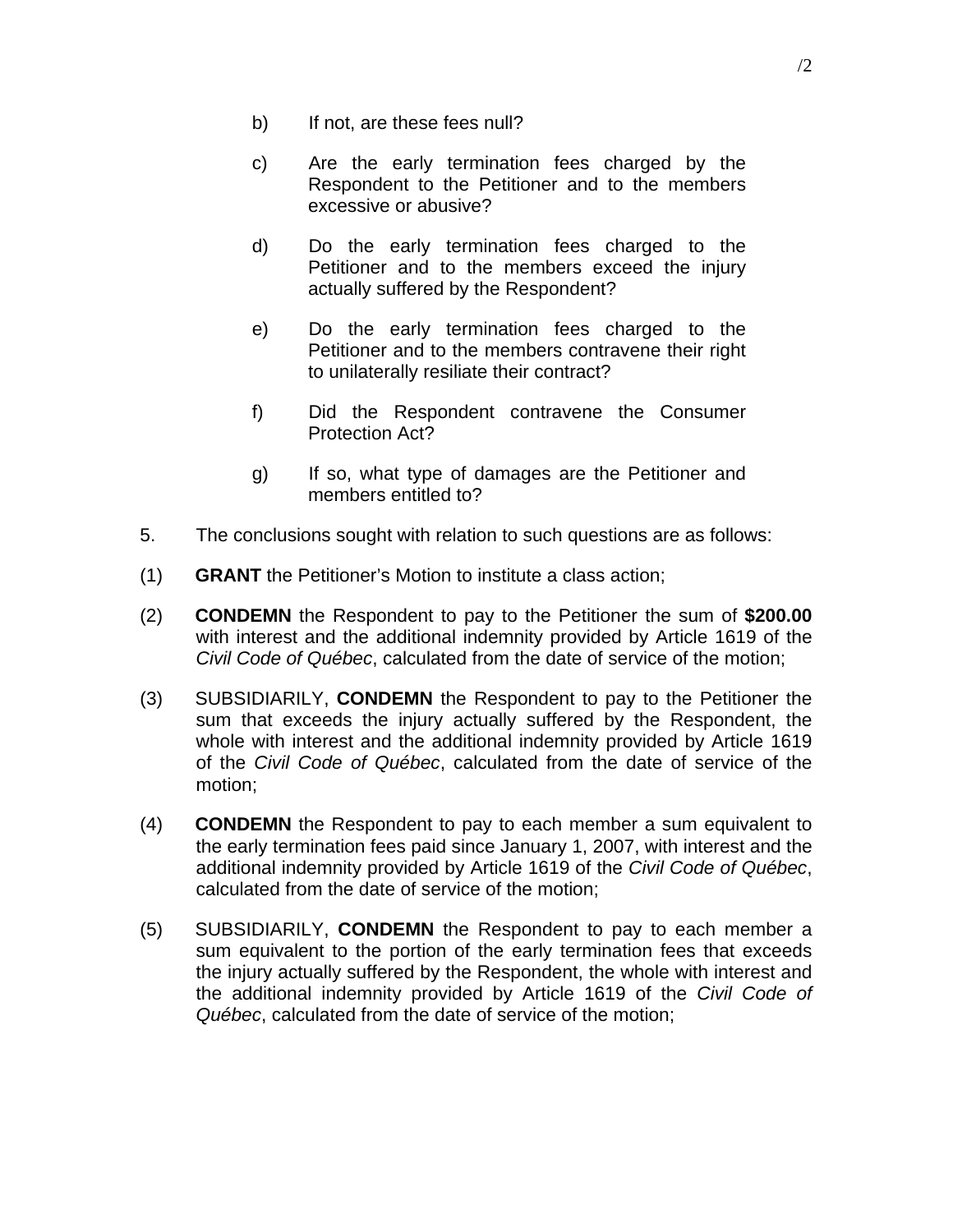- (6) **CONDEMN** the Respondent to pay a lump sum of **\$2,000,000.00** as punitive damages;
- (7) **ORDER** that the above damages be the object of individual claims and of collective recovery for the punitive damages only, the whole in accordance with Articles 1037 to 1040 of the *Code of Civil Procedure*;
- (8) **CONDEMN** the Respondent to any other form of relief as may be just and proper;
- 6. The class action to be brought by the Representative for the benefit of the members of the group will be an action in damages and punitive damages against the Respondent for illegally charged early termination fees.
- 7. Any member of the group who has not requested his exclusion in the manner hereinafter indicated will be bound by any judgment to be rendered on the class action.
- 8. The date after which a member can no longer request his exclusion without special permission has been set at MARCH 21<sup>ST</sup> 2011.
- 9. A member who has not already brought a suit in his own name may request his exclusion from the group by advising the clerk of the Superior Court of the district of Montréal by registered or certified mail before the expiry of the delay for exclusion.
- 10. Any member of the group who has brought a suit which the final judgment on the class action would decide will be deemed to have requested his exclusion from the group if he does not discontinue such suit before the expiry of the delay for exclusion.
- 11. The Court may permit a member to intervene in the class action if it considers such intervention useful to the group. An intervening member may be bound to submit to an examination on discovery or a medical examination at the request of the Respondent. A member who does not intervene in the class action can only be required to submit to an examination on discovery or a medical examination if the Court considers it useful.
- 12. A member of the group other than the Representative or an intervener cannot be condemned to pay the costs of the class action.